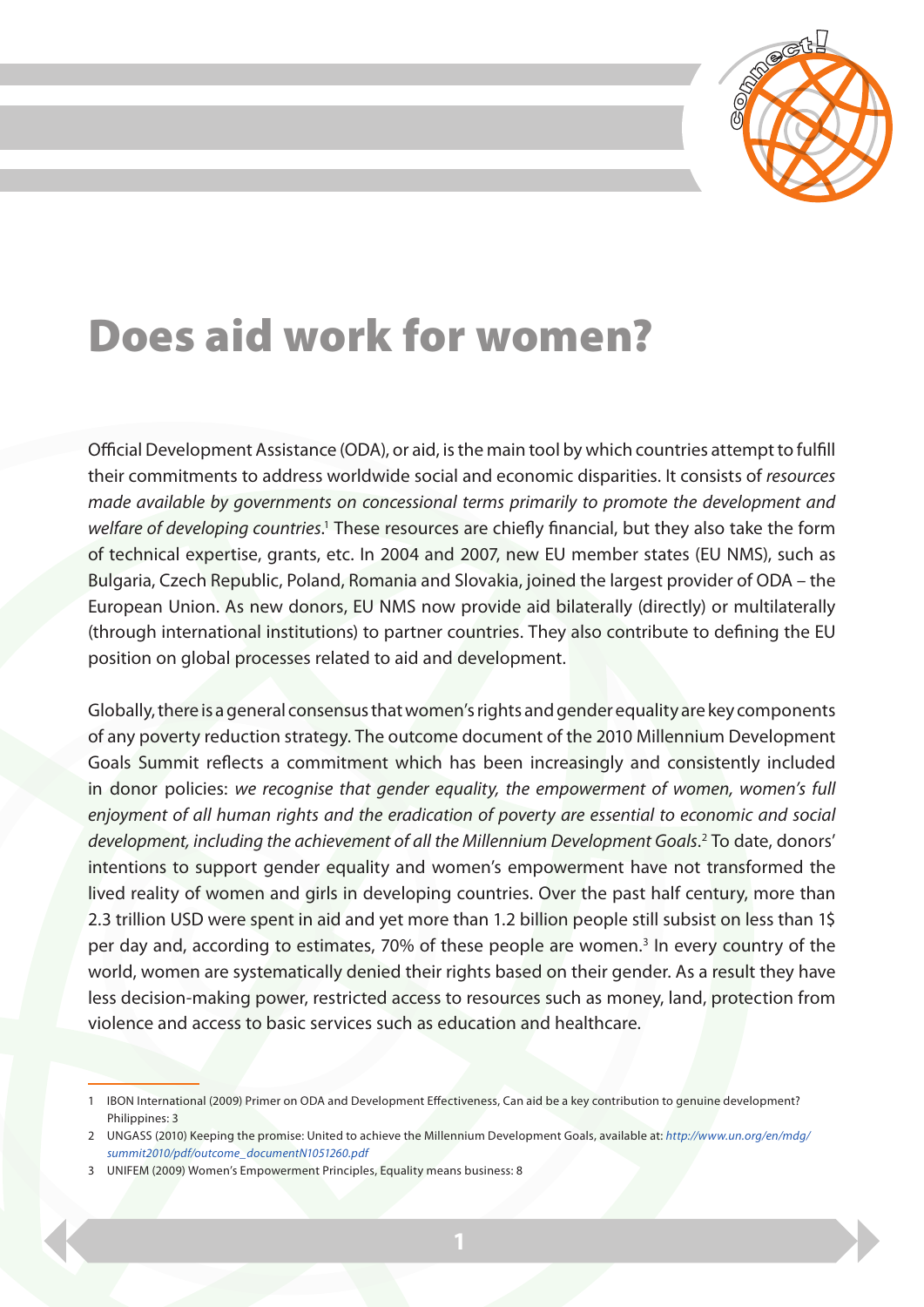

This brief looks into gender equality as an essential development goal and how the current models governing development assistance undermine the protection and fulfillment of women's rights. It also draws some recommendations on how development aid can genuinely transform women's disadvantage and support the empowerment of both women and men to make significant changes in the developing world.

### Gender and poverty: the costs of inequalities

The connection between gender equality and poverty, and the manner they are mutually reinforcing each other is well-established: inequalities between women and men arise from the fact that both are attributed specific roles and responsibilities based on their gender, and that a different value is placed this work. This determines the degree to which women and men are able to access and control resources such as education, health, land, money, etc. For instance, women's unpaid responsibility as a house manager constrains her ability to participate in incomegenerating work or to access education. Men's work is often better remunerated, women earning on average 17% less than men.<sup>4</sup> Women are thus more susceptible to experiencing poverty as a result of their unequal status as women and, conversely, poverty undermines women's ability take advantage of opportunities which could reduce their disadvantages. With the aim to reduce social and economic disparities, development assistance inevitably interplays with these unequal relations and holds a significant role in reducing or maintaining these inequalities.

<sup>4</sup> ITUC (2008) in UNIFEM (2009) Progress of the World Women: 55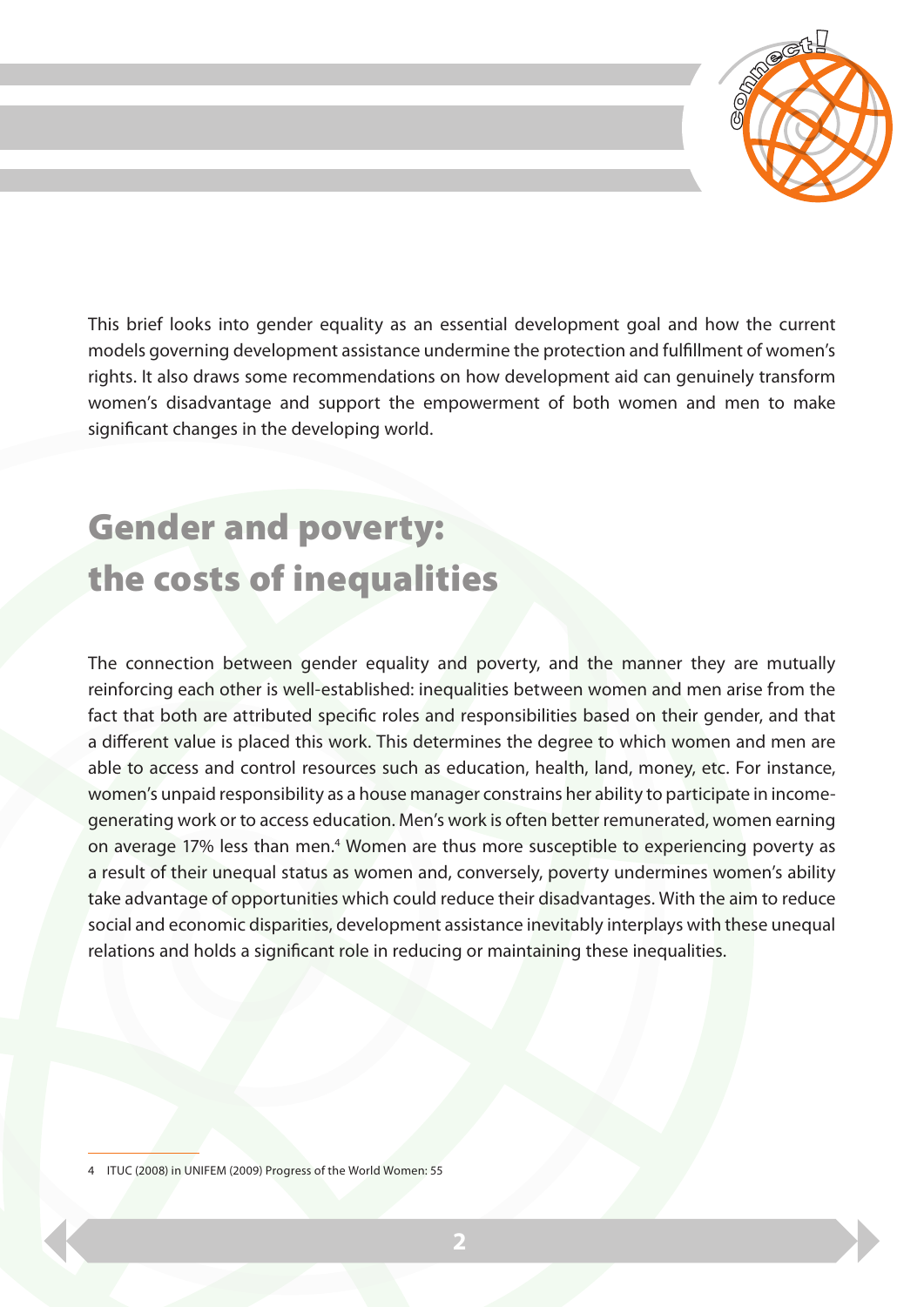

In effect, sidelining the state of play of gender inequalities and the manner aid relates to it undermines the potential of development to bring more equal social and economic outcomes. Recent studies have demonstrated a reduce in social and economic returns resulting from discrimination against women and girls in education, health care, financial services, and human rights:

- Gender inequality in education and employment suppresses Africa's annual per capita growth by  $0.8\%$ .<sup>5</sup>
- Missing the MDG 3 targets could result in countries having lower per capita growth rates by 0.1-0.3 percentage point.<sup>6</sup>
- In the 2007 Economic and Social survey of Asia and the Pacific, estimates showed that the region was loosing \$42-47 billion annually because of women's limited access to employment opportunities, and another \$16-\$30 billion annually as a result of the gender gap in education<sup>7</sup>

Rectifying the inequitable access and control over resources and benefits is not only the key to reach development objectives, it is also a right of women and a question of justice. Development assistance must fulfill its responsibility and commitment to address poverty, as well as the commitments/ obligations made by countries through the ratification of human rights instruments, such as CEDAW, the Beijing Platform for Action, etc. These commitments are currently not implemented at all stages of the policy process, and the current framework of development cooperation and aid places barriers for women.

<sup>5</sup> Blackden, M. & C. Bhanu (1998) Gender, Growth, and Poverty Reduction: Special Program of Assistance for Africa, World Bank Technical Paper No. 428

<sup>6</sup> DESA (2009) World Survey on the role of women in development, available at: *http://www.un.org/en/development/desa/financial-crisis/ gender.shtml*

<sup>7</sup> DESA (2009) World Survey on the role of women in development, available at: *http://www.un.org/en/development/desa/financial-crisis/ gender.shtml*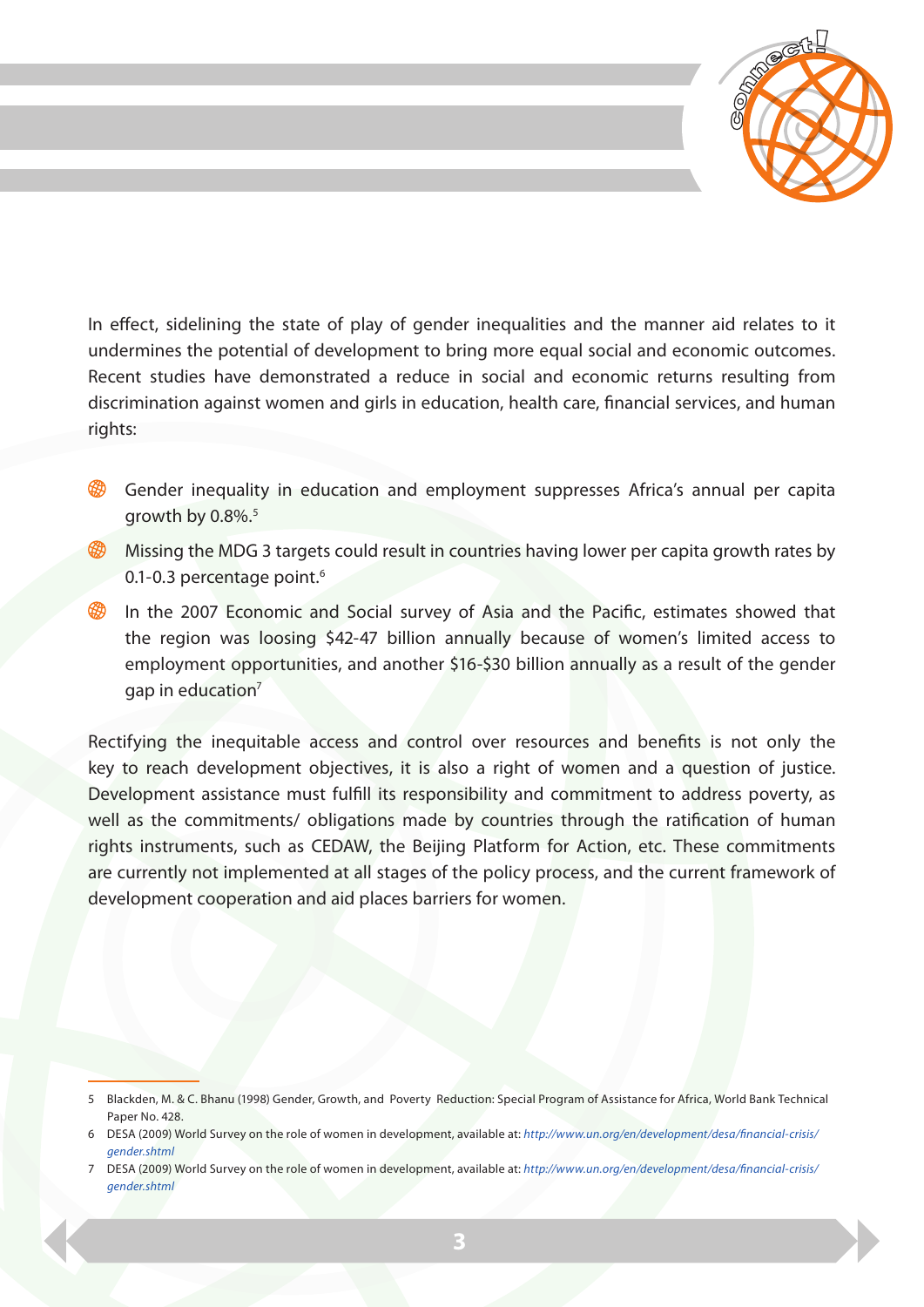

# Current funding framework: implications for women's rights work

In an effort to step up efforts for the achievement of the MDGs, donor countries committed to increasing development aid and engaged in a reform leading to a more effective agenda. The framework overriding this aid reform comprises of the Paris Declaration, the Accra Agenda for Action and the Busan Partnership for effective development co-operation, all of which have specific implications for women's rights work.

Adopted in 2005 the **Paris Declaration (PD)** committed 141 developing and developed countries, the European Commission and 27 international donor organisations to reform the delivery and management of aid under five principles – ownership, harmonisation, alignment, managing for results and mutual accountability (see Box). Comprising a series of time-bound actions, with targets and indicators, the PD makes clear that development aid must be driven by partnership between donors and partner countries, and the process must be owned by the latter. The focus of the PD was very much on the delivery of aid, rather than addressing and improving conditions for an effective reduction of poverty and inequalities. This shift is reflected in the mechanisms through which aid is increasingly allocated, namely, Budget Support and Sector Wide Approaches (see box) as opposed to support for individual projects. Guided by the above mentioned principles, the operationalisation focuses on country-level programming through instruments such as country strategy papers, poverty reduction strategy papers and national development plans. The PD was highly criticised for failing to put the core development goals of gender equality, human rights, social justice and sustainability at the heart of aid and development policy.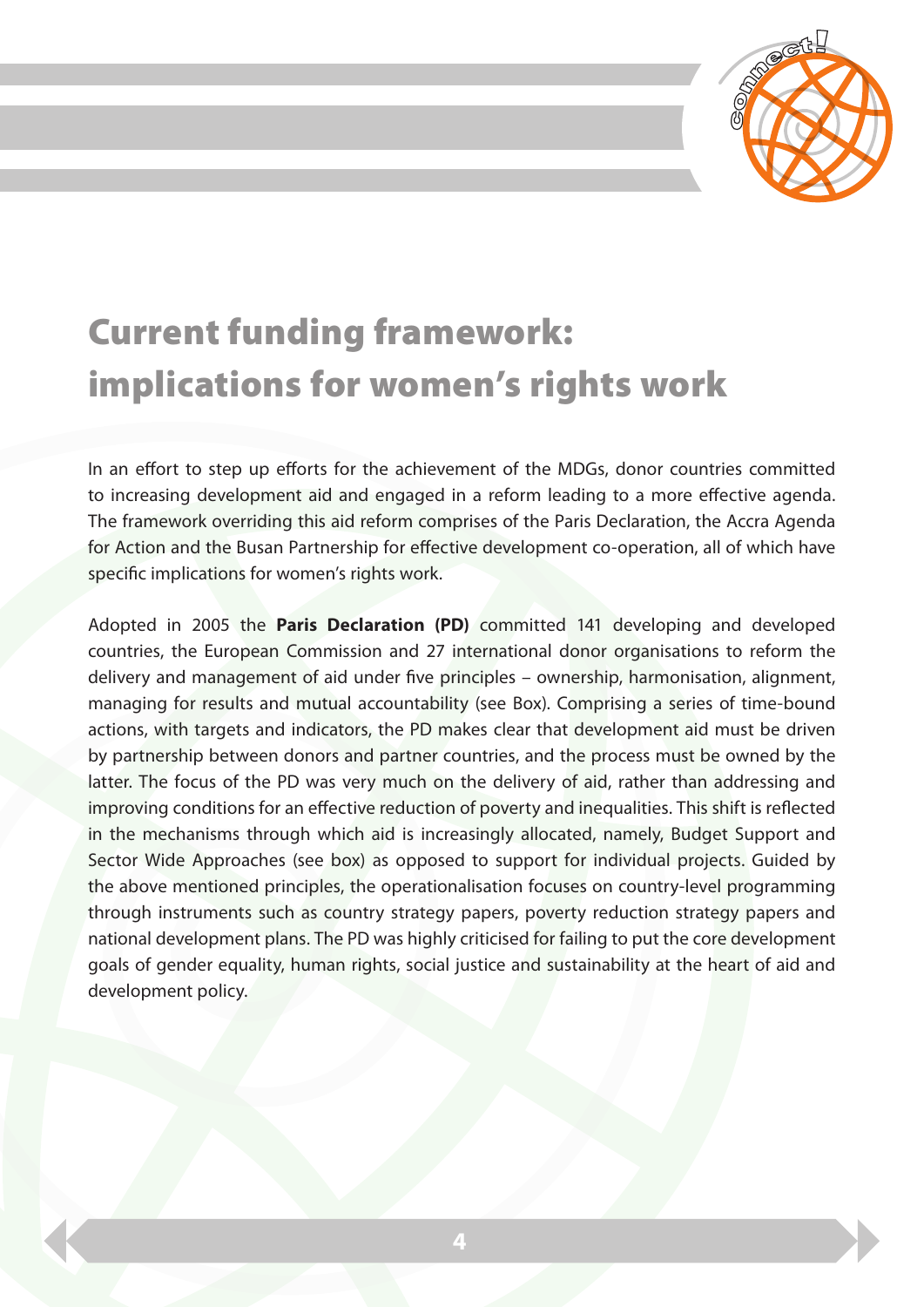



The **Accra Agenda for Action (AAA)** enriched the PD by recognising that aid will be effective insofar as it demonstrates development impact: *Gender equality, respect for human rights, and environmental sustainability are cornerstones for achieving enduring impact on the lives and potential of poor women, men and children. It is vital that all our policies address these issues in a more systematic way* (AAA, para. 3). The AAA not only highlighted gender equality as one of the thematic/cross-cutting issues, but also pointed out that both donors and developing countries will ensure the realisation of the development policies and programmes according to the international commitments on gender equality and human rights. The AAA also strengthened country ownership of development by committing donors to broad country-level policy dialogue on development, strengthening the capacity of developing country partners to manage development and use country systems. It also commits donors to work more closely with Parliaments (opening to scrutiny), local authorities and civil society organisation. The latter is very important, with the recognition of CSOs (Civil Society Organisations) as development actors in their own rights. Donors also pledged to *elaborate individual plans to further untie their aid*.

<sup>8</sup> This box was taken directly from AWID (2008) Primer 1: An Overview of the Paris Declaration on Aid Effectiveness and the new Aid Modalities on aid effectiveness and women's rights (available online)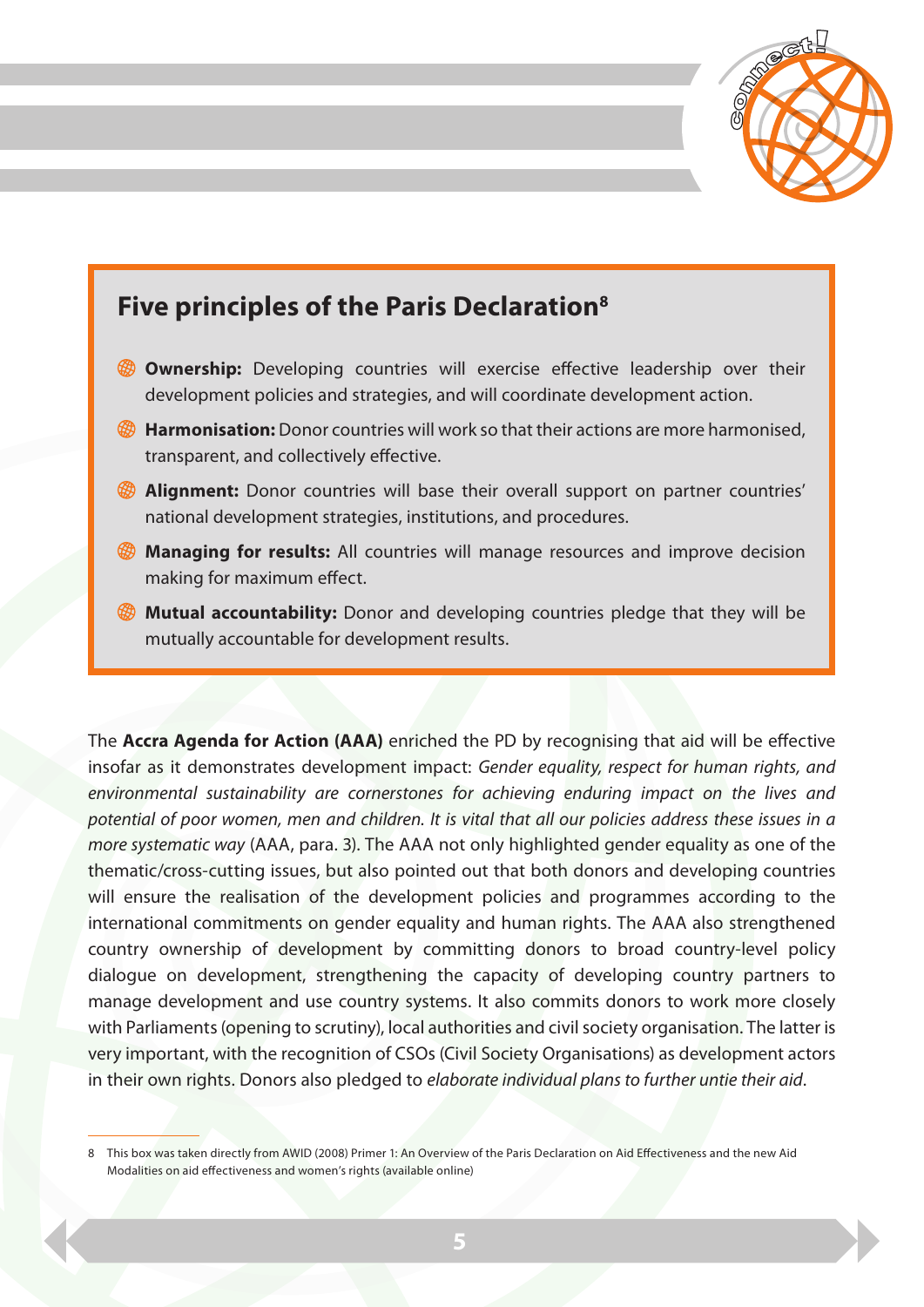

#### **Mechanisms for aid delivery**

- **Budget support** refers to financial assistance as a contribution to the overall budget. Within this category, funds may be nominally accounted for against certain sectors, but there is no formal limitation on where funds may actually be spent.
- **Sector Wide Approach (SWAP)** involves donor support to the development of an entire sector in a given country, such as health, education or agriculture.
- **Poverty Reduction Strategy Papers (PRSPs)** were introduced by the World Bank (WB) and the International Monetary Fund (IMF) as a loan prerequisite. They are intended to outline the country's main strategy to address poverty. PRSPs are meant to be drafted by the partner country's government in consultation with the WB and IMF.
- **Basket Funding** is a joint funding modality by several donors towards a programme, sector or budget support. It may entail agreement of donors on harmonised procedures.

The **Busan Partnership for Effective Development Co-operation** was adopted at the most recent review (November 2011) of the PD and the AAA in South Korea. In many ways, the Busan Partnership can be regarded as an accomplishment. The principle of ownership has taken a more democratic orientation by refocusing on countries instead of just states, and it sets out a more inclusive role for all development actors (parliaments, local governments and CSOs) in shaping development policy. For the first time in the history of the effectiveness process, CSOs (represented by Better Aid<sup>9</sup>) have taken a seat at the negotiation table. While the Busan Partnership may still focus on *results*, its orientation is longer term and it looks at outcomes that have *a lasting impact on eradicating poverty and reducing inequality*. Transparency and accountability also go beyond intergovernment relationships, to accountability to intended beneficiaries and respective citizens. Yet, there is no explicit commitment to adopt a human-rights based approach to development and the voluntary references for BRICs<sup>10</sup> reduces commitment to common principles.

<sup>9</sup> BetterAid encompasses over 700 development organisations from civil society, and has been challenging the aid effectiveness since January 2007. BetterAid is leading many of the civil society activities including in-country consultations, studies and monitoring.

<sup>10</sup> BRICs refers to the Brazil, Russia, India and China, which are all deemed to be at a similar stage of newly advanced economic development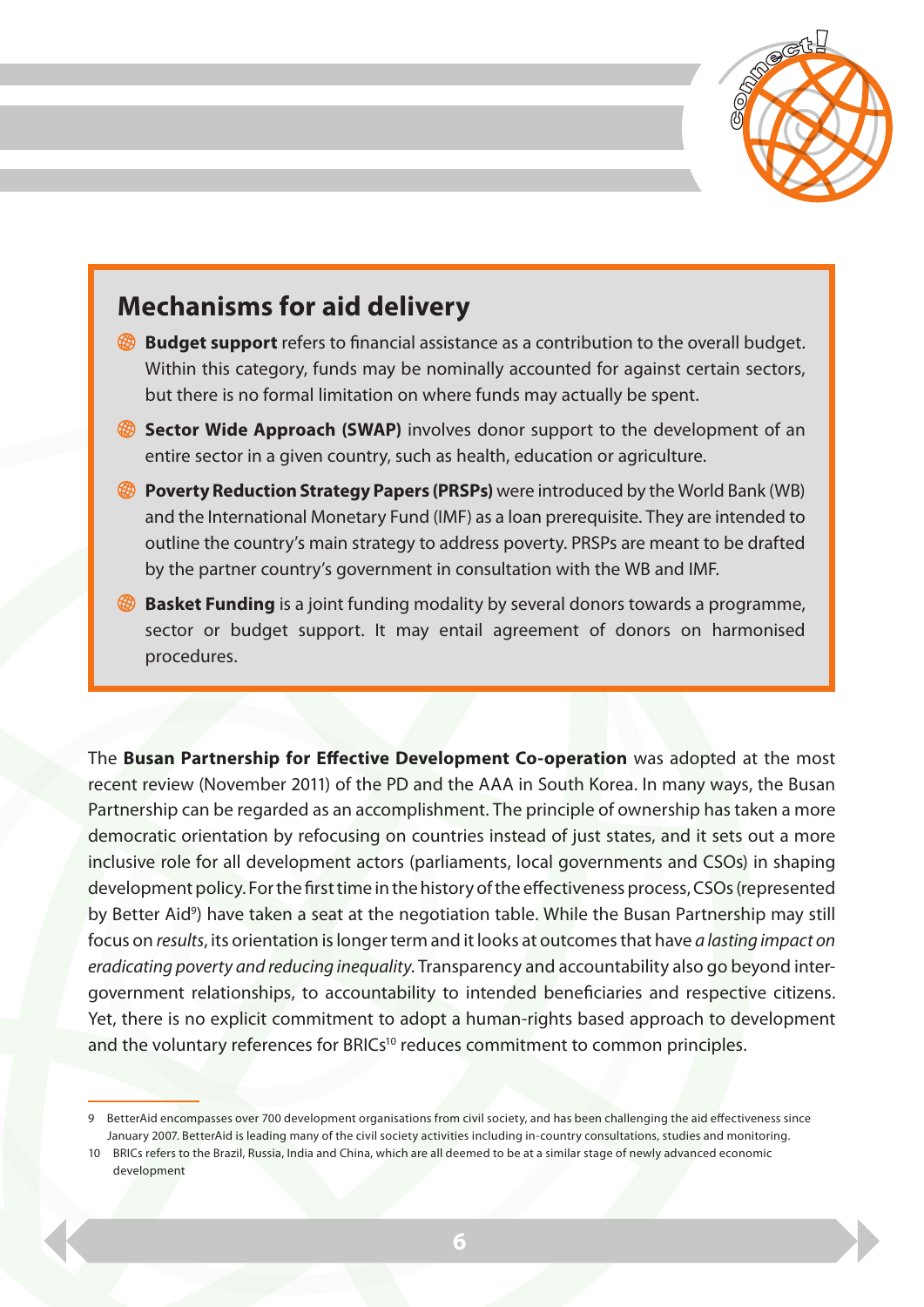

With the Busan Partnership, gender equality goes beyond the mere thematic issue stated in the AAA. Paragraph 20 of the Busan Partnership underlines the necessity for reducing gender inequalities both as an *end in its own right and a prerequisite for sustainable and inclusive growth*. It also sets gender equality targets in accountability mechanisms, calls for the collection and analysis of sex-disaggregated data to inform public policy-making. It also calls for the inclusion of gender equality issues in all development initiatives. However, gender equality remains very much anchored into the economic growth model, rather than placing women's rights at the heart of what development is about. Yet, paragraph 20 can act as a starting point to leverage the gender agenda and push for implementation of international commitments, as well as give greater legitimacy for advocacy work in this area.

Although their engagement remained somewhat limited, given that development policies and programmes in most of EU NMS are still in its early stage, it is in Busan EU NMS engaged for the first in the aid effectiveness process. Civil Society organisations participated both in the forum and in the run-up mostly through their National Platforms and CONCORD. Policy-makers however were less involved, with the exception of Poland (due to the EU Presidency) and Member States delegations' comprised only Ambassadors instead of key policy-makers of relevant ministries.

However, certain shifts in the conceptualisation of development aid have had undeniable impacts on women's rights organisations and work on gender equality. It contributed to the rolling back of development objectives for equality.

#### **Reduction of funding and access to funds**

New and/or preferred mechanisms of aid delivery now privilege direct funding from governments to governments. While channeling more money through national governments as a means to strengthening country ownership and to build partnership between donors and partner countries, it does present a threat for women's rights work. For instance, this might make it more difficult to work on more contentious issues, such as sexual and reproductive rights, if they are not national priorities. This was strongly lobbied by Rwanda and other African governments during the negotiations process on road to Busan and will undoubtedly impact on the life of women. In the Busan Partnership, the weight given to the country system as a default option is important, and very likely will restrict access to funding work on gender equality and for women's rights organisations.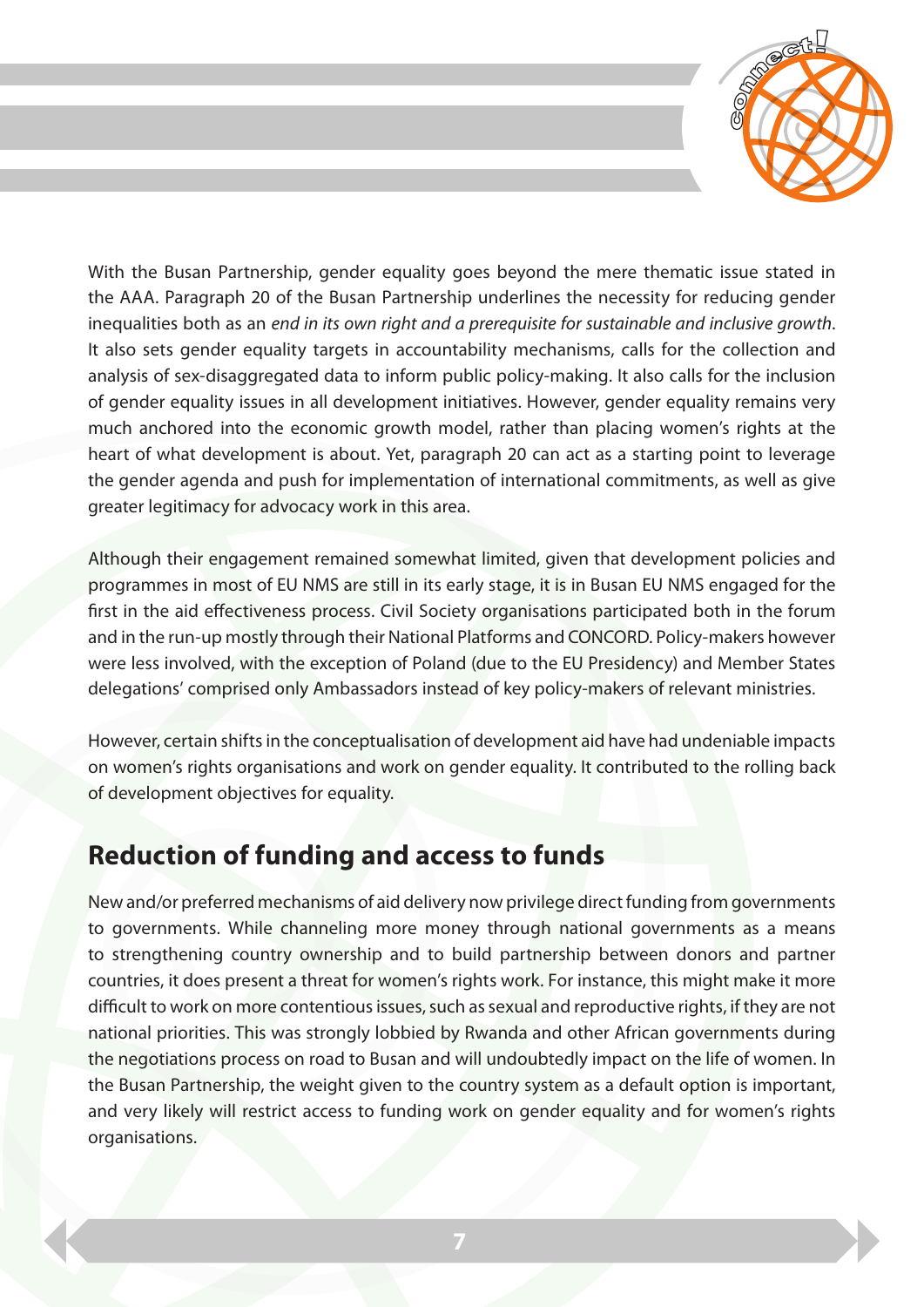

### **Efficiency/value for money curtails work on gender-equality**

Increasingly aid is expected to have visible results. Donors are reclaiming short-term results that are readily demonstrated to the tax-payers. This emphasis is, however, incompatible with actions designed to transform unequal gender relations, which are by their very nature long-term and complex. The Busan Partnership retains the growth model, and greater emphasis is placed on funding through the private sector. Furthermore, results in this area are more often intangible and difficult to capture. Collecting information for such results is impossible in the short time frame of projects/programmes evaluation, thereby making it increasingly difficult for organisations to demonstrate the concreteness and durability of working for women's rights, and for donors to appreciate the merit of investing in gender equality.

### **Constrained ownership and the participation of women in setting national priorities**

The overall objective of ownership by partner countries provides an opportunity for greater involvement of the latter in shaping the aid agenda. The concept of ownership must however extend beyond the partner country's governments. The participation of national citizens, particularly women who have been largely excluded from policy processes, is key to achieve genuine poverty reduction. For instance, inadequate consultations on national budgeting priorities will de facto impact on women. Furthermore, Official Development Assistance is based on Poverty Reduction Strategy Papers which are to be approved by the WB and IMF, and are therefore not fully owned by countries. These institutions are not accountable to international goals for gender justice and sustainable development, and women's priorities are unlikely to be part of it.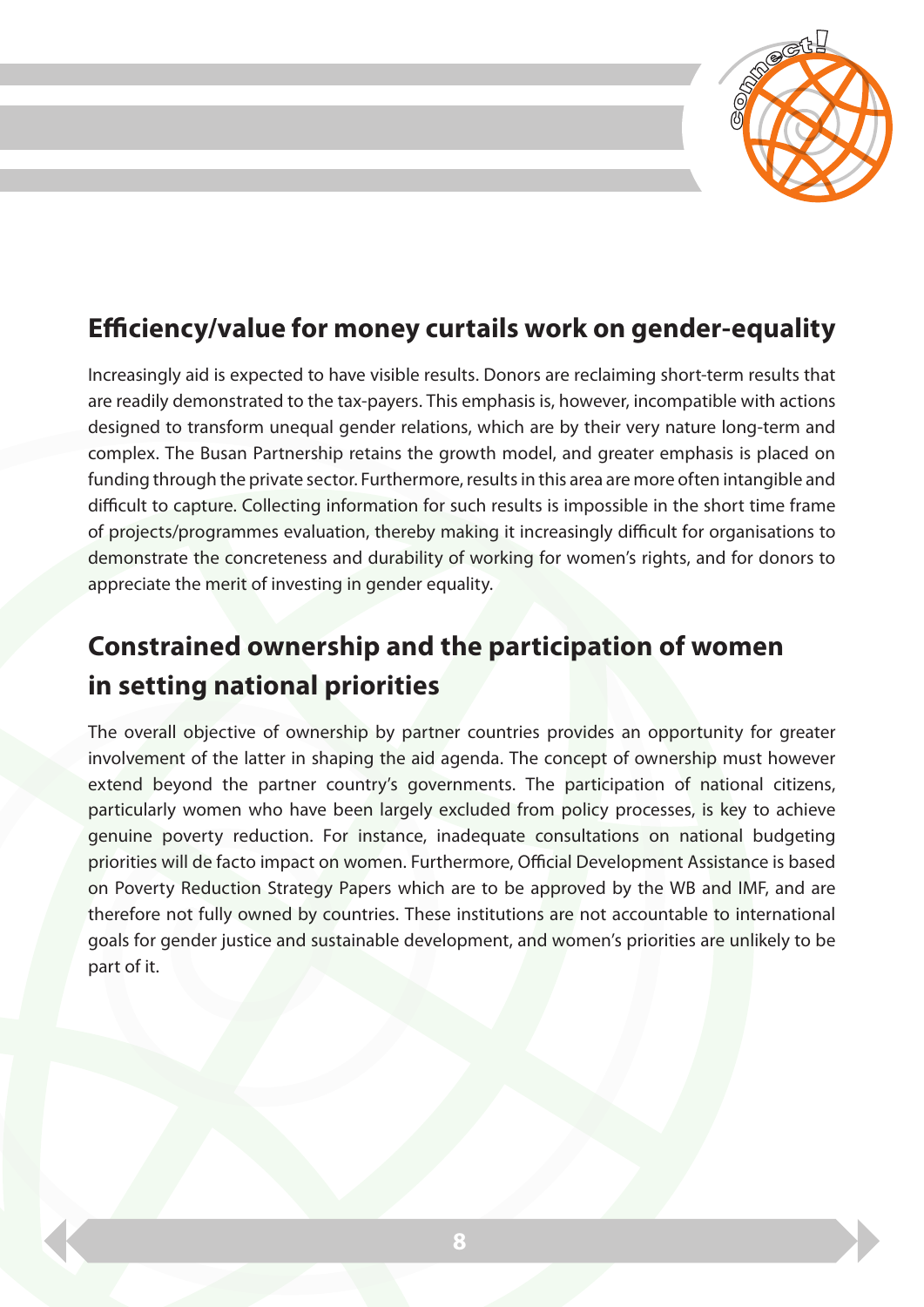

### The ways forward: how to make development gender-responsive?

The Busan Partnership<sup>11</sup> includes two time-bound commitments for the establishment of a monitoring process and a new structure to ensure accountability and implementation. In June 2012, the global level indicators and framework for monitoring the Busan Partnership will be announced by the Busan Interim Group (the former Sherpa Group), for which greater responsibility will be imparted to partner countries. The working arrangements for the Global Partnership on Effective Development (the successor to the Working Party on Aid Effectiveness) will also be launched as the platform providing a forum for exchange of knowledge and regular review of progress. This is critical for the new democratic, inclusive and less donor-driven agenda of development effectiveness, because it creates an opportunity for more equal partnership and a process less driven by Organisation for Economic Co-operation Development (OECD) and OECD Development Assistance Committee (DAC). For EU NMS, this is also an opportunity for greater engagement, as not all EU NMS are members of the OECD DAC.

US Secretary of State Hillary Clinton teamed up with the Korean government and several other countries (UK, Canada, etc.) to launch the Busan Joint Action Plan on Gender Equality and Development during the 4th Highl Level Forum. Although the plan promotes gender equality, women's economic empowerment and proposes increased funds for women's rights issues, the initiative is focused on economic growth not on human rights and poverty reduction. Women's organisations welcomed the effort as a starting point, but have criticised the narrow definition of gender equality as a means toward economic growth and have called for reconsideration of this trend which is now being reflected by various donors.

Over the last decade, Civil Society Organisations have responded to the donor-led process of making aid more effective (aid effectiveness) by advocating for a more inclusive, sustainable development paradigm (development effectiveness). More than the quantity of aid, it is quality of development that is of prime importance. Women's rights advocates have enriched the process

11 Paragraphes 35 and 36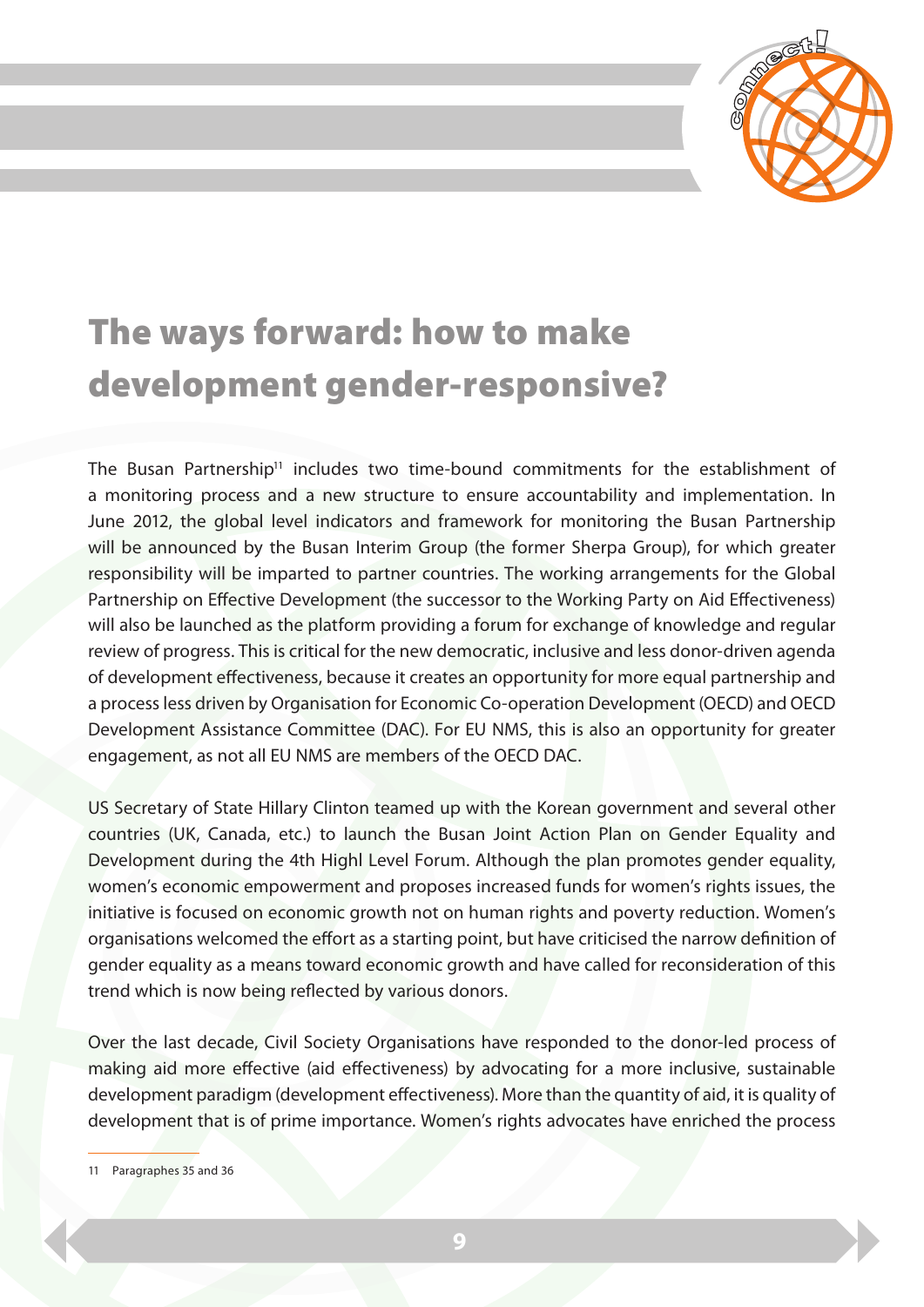

by ensuring that gender is a key component and they have been recognised as key development actors. The visibility of gender equality issues is increasing, with more and more women's organisations from donor and partner countries becoming engaged in global processes. The role of CSOs as equal partners in the negotiations provides numerous opportunities for real influence on political change, but also could have a negative impact on the independent position of the civil society movement and their pioneering role in development cooperation. Although the Busan Partnership and the Gender Action Plan contain their share of shortcomings, they still present opportunities for EU NMS to play a role in their implementation.